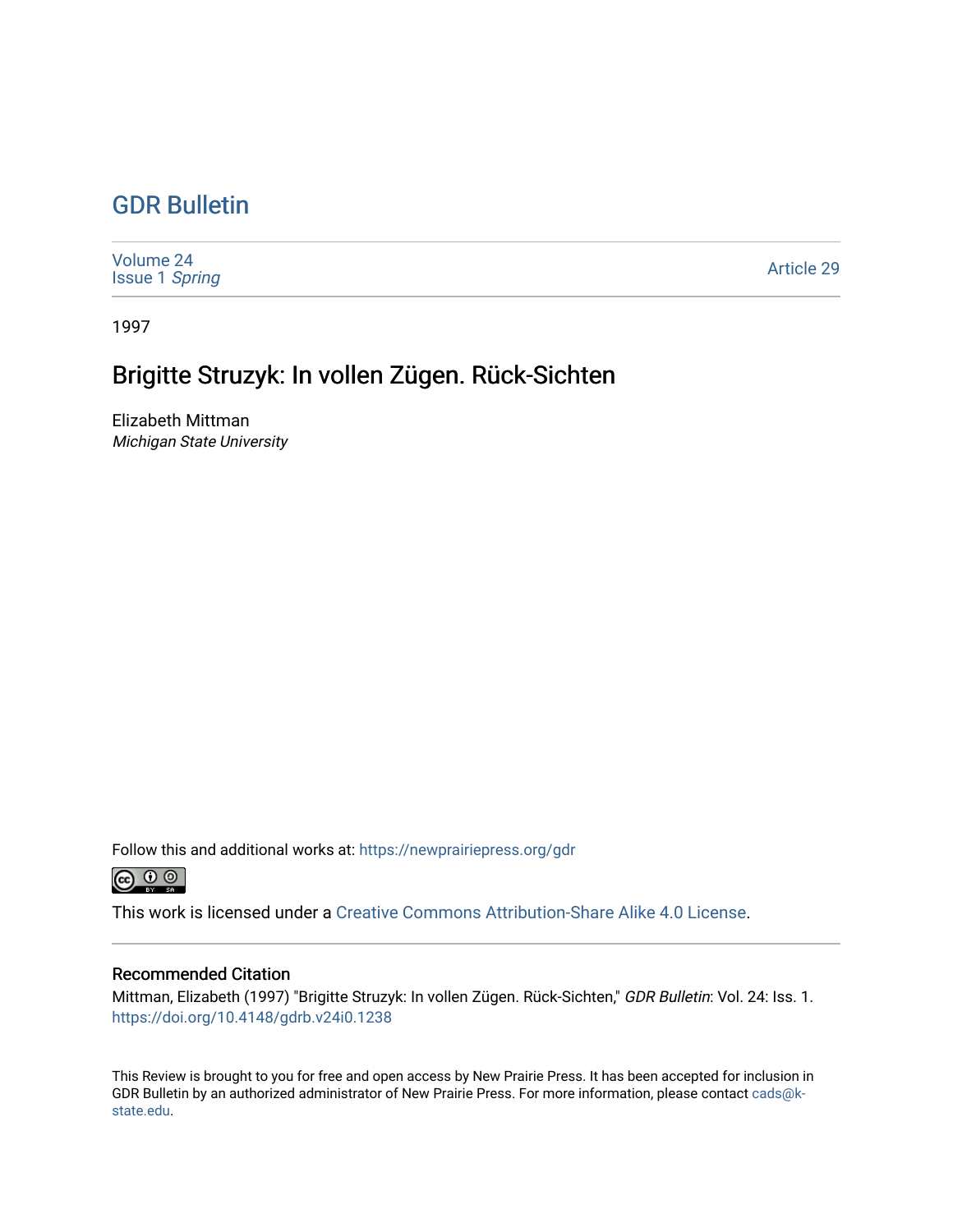vocabulary and the reality, the thinking and the problems of the time, and is enriched with the experience of the unification process from a retrospective standpoint.

Morris Vos *Western Illinois University* 

### **Struzyk, Brigitte.** *In vollen Zügen. Rück-Sichten.*  **Berlin: Aufbau, 1994.167 pp.**

In the years since German unification, many East German writers have begun the laborious process of re-membering their GDR pasts, whether in the form of essay, public speech, memoir, or somewhat less frequently, fictional narrative. In virtually all cases this looking back entails grappling with issues of victimization and/or complicity within the GDR. This confrontation is often expressed in the language of blame or self-justification. More often than not, these writers tell their stories against the backdrop of post-unification losses: the loss of hopes, of **Utopia,** and of a clear sense of home.

Struzyk's volume participates in this evolving dialogue in both expected and unexpected ways. *In vollen Zügen* is at first glance a loosely structured, episodic memoir, obliquely framed by the present, following a generally coherent chronology from the author/narrator's childhood in Weimar, through her coming of age in Leipzig, to her adult life as a writer in Berlin. The text is broken into small sections ranging from one to seven pages, each offering a discrete vignette. Bom in 1946, Struzyk grew up with the GDR, and the stories she tells combine to construct a self defined by resistance: resistance to her family's past of quiet collusion with the Nazi regime, resistance to the ideological rigidity she experienced in school and in work, and resistance to the creeping materialism of the Honecker years.

Interwoven in the descriptions of her evolving political awareness are the stages of her personal maturation through various love affairs and the births of four children (a fifth died within a day of delivery). The subject matter ranges from the quotidian (the various typewriters she has owned) to the monumental (her reflections on visiting Buchenwald). At times, this pastiche seems burdened by cliche or contrived word play, as in the dreams that are sprinkled throughout the text, or in a passage describing her father's safe return from the war and prison camp: "Davongekommen zu sein, von gekommen sein. Sein. Mehr nicht? Mehr, von vorn anfangen. Alles anders machen. Verbissen verbessern - Esser sein" (16). This tendency is often rescued by the vividness of Struzyk's concrete images: "Der Geruch von Mandelkleie und nassem Hundefell, das Geräusch von schmirgelndem Bimsstein - wir hatten ein Bad" **(15).** The common feature that ties many of the various threads together is of a rhetorical rather than a thematic nature: an overwhelming number of the stories foreground ironies and paradoxes of GDR society. Some of these surface in her ruminations upon language as, for example, in her refunctioning of "Verrat," a dirty word in the GDR ("Verrat am Sozialismus"), into an "Akt von Zivilcourage" **(78).** Existing alongside betrayal as